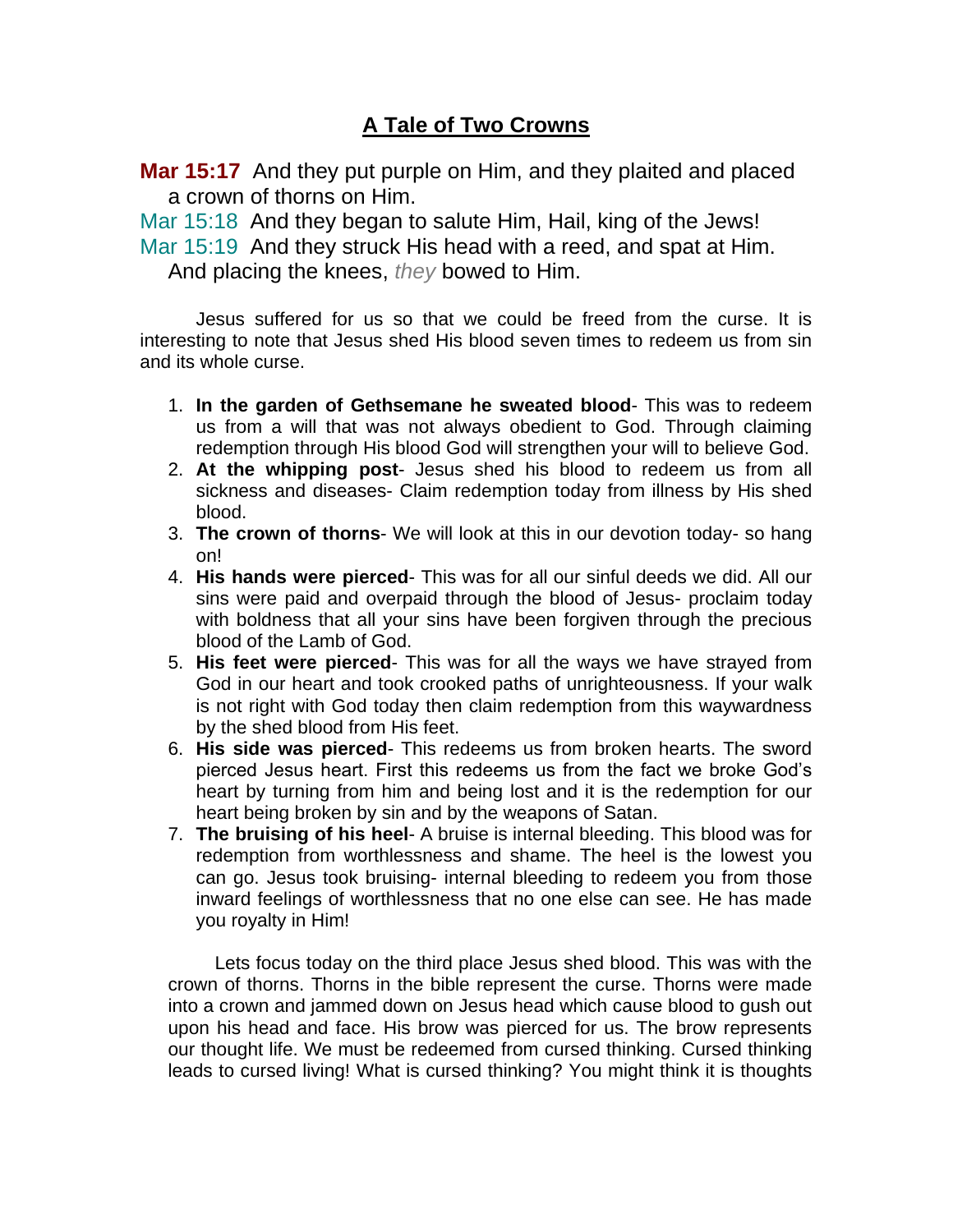about sinning, or hatred, or such things. These are wrong thinking but cursed thinking goes deeper.

When Adam and Eve sinned in the garden they immediately knew they were guilty because of what they had done. They then thought that God was out to get them. They hid themselves. They covered themselves. From that day mankind has had cursed thinking that in order to be as they ought to be they have to live good enough for God or He will not bless them or punish them. We see this in Cain after he killed His brother Abel. God told him that he would wander on the Earth, but Cain said that He would leave God's presence. God never said that! Cain had cursed thinking that God would have nothing more to do with him. There are many people that have cursed thinking today.

(Col 1:21 KJVR) And you, that were sometime alienated and enemies in *your* mind by wicked works, yet now hath he reconciled

People in the world think that God is an enemy to them because of their wrong actions. They alienate themselves from God in their own mind. They make God an enemy in their own mind! Many Christians do the same. They do not want to get into God's presence because of sin in their life. They alienate themselves. Cursed thinking is legalistic thinking. It is thinking that you must earn the right to fellowship with God and enjoy His blessings.

Many people live under condemnation and they beat themselves up because of their mistakes and sins. This is because of cursed thinking. Notice that the soldiers took a reed and beat on Jesus' head with the crown of thorns. This represents the beating of condemnation that we ourselves, others, and Satan inflicts upon us for our sins and failures. This beating we take comes from cursed thinking! We think we should pay for our wrongs so we beat ourselves up, we let others beat us up for our wrongs, and especially we let the devil do it to us! We feel we should be better and deserve punishment so we punish ourselves, or we believe God is punishing us. This is where depression comes from. It comes from this inward beating of condemnation. Jesus' brow was pierced and His blood flowed to redeem you from this cursed thinking. God wants to give you another crown in place of the crown of thorns.

(Psa 103:4 LITV) who redeems your life from destruction; who crowns you *with* kindness and tender mercies;

God wants to crown you with His kindness and mercy. All your sins have been paid for and all God's anger has been poured out on Jesus your sacrifice. Jesus died and rose again and God now offers you nothing but grace, kindness, and tender mercies. He has given you His righteousness as a gift. **Jesus brow was pierced so that this light could get into your dark head and dawn upon you!** You no longer must try to be good enough for God or punish yourself. A sacrifice has been found and has been accepted.